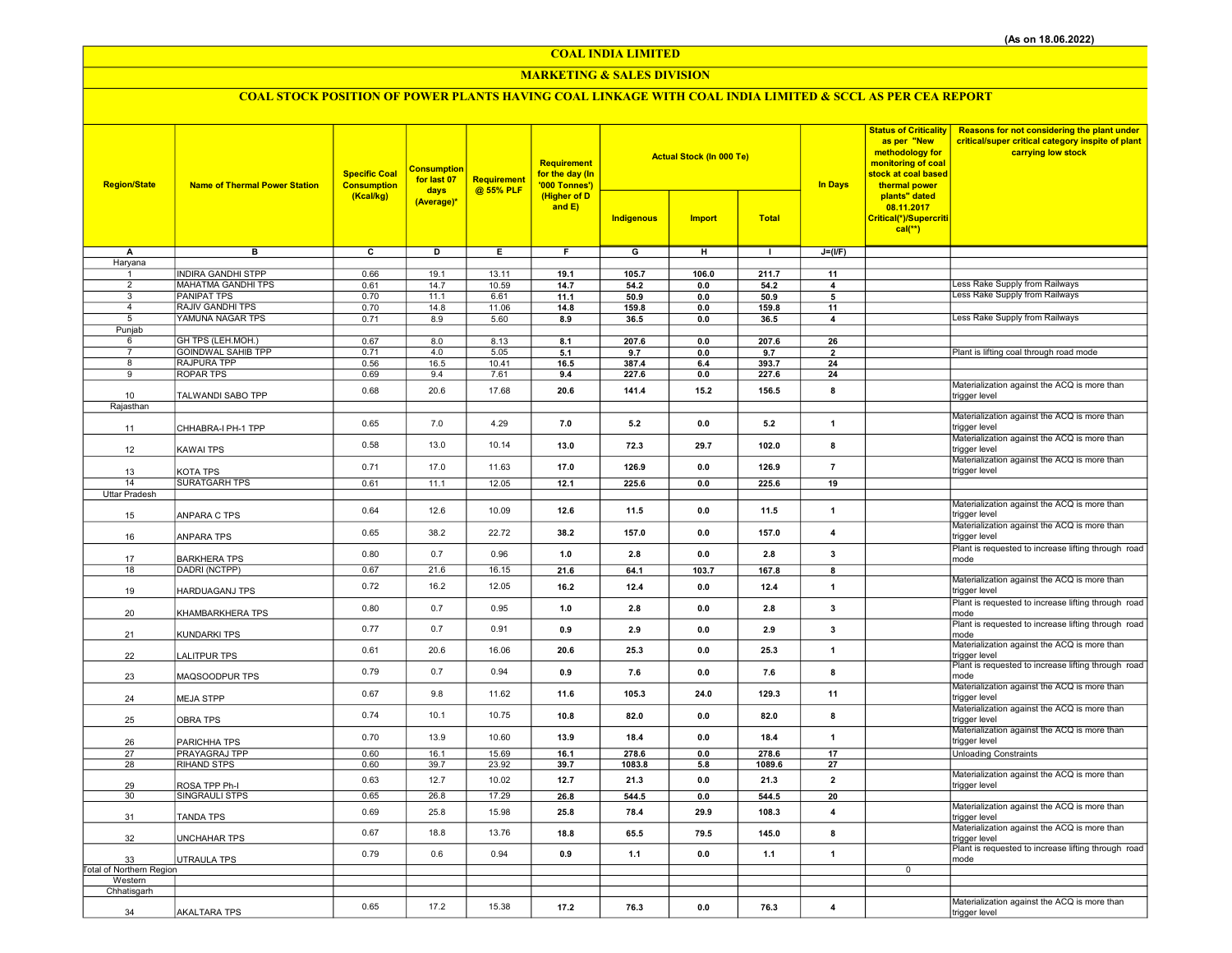#### COAL INDIA LIMITED

#### MARKETING & SALES DIVISION

# COAL STOCK POSITION OF POWER PLANTS HAVING COAL LINKAGE WITH COAL INDIA LIMITED & SCCL AS PER CEA REPORT

| <b>Region/State</b>  | <b>Name of Thermal Power Station</b>   | <b>Specific Coal</b><br><b>Consumption</b><br>(Kcal/kg) | <b>Consumption</b><br>for last 07<br>days<br>(Average)* | Requirement<br>@ 55% PLF | Requirement<br>for the day (In<br>'000 Tonnes')<br>(Higher of D<br>and E) |              | <b>Actual Stock (In 000 Te)</b> |              | <b>Status of Criticality</b><br>as per "New<br>methodology for<br>monitoring of coal<br>stock at coal based<br><b>In Days</b><br>thermal power | Reasons for not considering the plant under<br>critical/super critical category inspite of plant<br>carrying low stock |                                                                                                               |
|----------------------|----------------------------------------|---------------------------------------------------------|---------------------------------------------------------|--------------------------|---------------------------------------------------------------------------|--------------|---------------------------------|--------------|------------------------------------------------------------------------------------------------------------------------------------------------|------------------------------------------------------------------------------------------------------------------------|---------------------------------------------------------------------------------------------------------------|
|                      |                                        |                                                         |                                                         |                          |                                                                           | Indigenous   | <b>Import</b>                   | <b>Total</b> |                                                                                                                                                | plants" dated<br>08.11.2017<br>Critical(*)/Supercriti<br>$cal(**)$                                                     |                                                                                                               |
| А                    | в                                      | $\overline{c}$                                          | D                                                       | E                        | F                                                                         | G            | н                               |              | $J=(I/F)$                                                                                                                                      |                                                                                                                        |                                                                                                               |
| 35                   | <b>BALCO TPS</b>                       | 0.74                                                    | 4.8                                                     | 5.83                     | 5.8                                                                       | 13.8         | 0.3                             | 14.1         | $\overline{2}$                                                                                                                                 |                                                                                                                        | Plant under maintenance                                                                                       |
| 36                   | <b>BANDAKHAR TPP</b>                   | 0.70                                                    | 4.7                                                     | 2.78                     | 4.7                                                                       | 14.5         | 0.0                             | 14.5         | 3                                                                                                                                              |                                                                                                                        | Materialization against the ACQ is more than<br>trigger level<br>Materialization against the ACQ is more than |
| 37                   | <b>BARADARHA TPS</b>                   | 0.75                                                    | 19.3                                                    | 11.88                    | 19.3                                                                      | 70.6         | 0.0                             | 70.6         | $\overline{4}$                                                                                                                                 |                                                                                                                        | trigger level                                                                                                 |
| 38                   | <b>BHILAI TPS</b>                      | 0.76                                                    | 8.7                                                     | 4.99                     | 8.7                                                                       | 154.1        | 22.0                            | 176.1        | $\overline{20}$                                                                                                                                |                                                                                                                        | Materialization against the ACQ is more than                                                                  |
| 39<br>40             | <b>BINJKOTE TPP</b><br><b>DSPM TPS</b> | 0.75<br>0.72                                            | 0.0<br>8.6                                              | 5.91<br>4.74             | 5.9<br>8.6                                                                | 40.9<br>88.4 | 0.0<br>0.0                      | 40.9<br>88.4 | $\overline{7}$<br>10                                                                                                                           |                                                                                                                        | trigger level                                                                                                 |
| 41                   | <b>KORBA STPS</b>                      | 0.66                                                    | 32.5                                                    | 22.82                    | 32.5                                                                      | 587.8        | 0.0                             | 587.8        | 18                                                                                                                                             |                                                                                                                        |                                                                                                               |
| $\overline{42}$      | <b>KORBA-WEST TPS</b>                  | 0.77                                                    | 20.3                                                    | 13.55                    | 20.3                                                                      | 255.8        | 0.0                             | 255.8        | 13                                                                                                                                             |                                                                                                                        |                                                                                                               |
| 43                   | <b>LARA TPP</b>                        | 0.70                                                    | 25.0                                                    | 14.77                    | 25.0                                                                      | 172.8        | 6.0                             | 178.8        | $\overline{7}$                                                                                                                                 |                                                                                                                        |                                                                                                               |
| 44                   | NAWAPARA TPP                           | 0.79                                                    | 4.8                                                     | 6.28                     | 6.3                                                                       | 58.3         | 0.0                             | 58.3         | 9                                                                                                                                              |                                                                                                                        | Materialization against the ACQ is more than<br>trigger level                                                 |
| 45                   | PATHADI TPP                            | 0.69                                                    | 6.9                                                     | 5.43                     | 6.9                                                                       | 16.5         | 0.0                             | 16.5         | $\overline{2}$                                                                                                                                 |                                                                                                                        |                                                                                                               |
| 46                   | SIPAT STPS                             | 0.67                                                    | 34.0                                                    | 26.38                    | 34.0                                                                      | 325.8        | 0.3                             | 326.1        | 10                                                                                                                                             |                                                                                                                        |                                                                                                               |
| 47                   | <b>TAMNAR TPP</b>                      | 0.82                                                    | 36.7                                                    | 25.98                    | 36.7                                                                      | 26.2         | 0.0                             | 26.2         | $\mathbf{1}$                                                                                                                                   |                                                                                                                        | Materialization against the ACQ is more than<br>trigger level                                                 |
|                      |                                        | 0.77                                                    | 12.5                                                    | 14.56                    | 14.6                                                                      | 89.0         | 0.0                             | 89.0         | $\bf{6}$                                                                                                                                       |                                                                                                                        | Materialization against the ACQ is more than                                                                  |
| 48<br>Gujarat        | UCHPINDA TPP                           |                                                         |                                                         |                          |                                                                           |              |                                 |              |                                                                                                                                                |                                                                                                                        | trigger level                                                                                                 |
|                      |                                        |                                                         |                                                         |                          |                                                                           |              |                                 |              |                                                                                                                                                |                                                                                                                        | Materialization against the ACQ is more than                                                                  |
| 49                   | <b>GANDHI NAGAR TPS</b>                | 0.67                                                    | 7.1                                                     | 5.55                     | 7.1                                                                       | 34.5         | 7.3                             | 41.8         | 6                                                                                                                                              |                                                                                                                        | rigger level<br>Materialization against the ACQ is more than                                                  |
| 50                   | SABARMATI (D-F STATIONS)               | 0.57                                                    | 3.8                                                     | 2.70                     | 3.8                                                                       | 8.6          | 72.7                            | 81.3         | $\overline{7}$                                                                                                                                 |                                                                                                                        | trigger level<br>Materialization against the ACQ is more than                                                 |
| 51                   | <b>UKAI TPS</b>                        | 0.68                                                    | 12.9                                                    | 10.01                    | 12.9                                                                      | 45.6         | 0.0                             | 45.6         | $\overline{\mathbf{4}}$                                                                                                                        |                                                                                                                        | trigger level<br>Materialization against the ACQ is more than                                                 |
| 52                   | <b>WANAKBORI TPS</b>                   | 0.68                                                    | 24.3                                                    | 20.45                    | 24.3                                                                      | 158.5        | 0.0                             | 158.5        | $\overline{7}$                                                                                                                                 |                                                                                                                        | trigger level                                                                                                 |
| Madhya Pradesh<br>53 | AMARKANTAK EXT TPS                     | 0.65                                                    | 2.9                                                     | 1.81                     | 2.9                                                                       | 22.4         | 0.0                             | 22.4         |                                                                                                                                                |                                                                                                                        |                                                                                                               |
| 54                   | <b>ANUPPUR TPP</b>                     | 0.70                                                    | 16.1                                                    | 11.14                    | 16.1                                                                      | 106.5        | 9.5                             | 115.9        | 8<br>$\overline{7}$                                                                                                                            |                                                                                                                        |                                                                                                               |
| 55                   | <b>BINA TPS</b>                        | 0.72                                                    | 7.2                                                     | 4.77                     | $7.2$                                                                     | 32.0         | 0.0                             | 32.0         | $\overline{\mathbf{4}}$                                                                                                                        |                                                                                                                        | Materialization against the ACQ is more than<br>trigger level                                                 |
| 56                   | <b>GADARWARA TPP</b>                   | 0.64                                                    | 21.4                                                    | 13.61                    | 21.4                                                                      | 87.3         | 6.7                             | 94.0         | $\overline{\mathbf{4}}$                                                                                                                        |                                                                                                                        | Materialization against the ACQ is more than<br>trigger level                                                 |
| $\overline{57}$      | <b>KHARGONE STPP</b>                   | 0.61                                                    | 16.7                                                    | 10.56                    | 16.7                                                                      | 120.3        | 31.6                            | 151.9        | 9                                                                                                                                              |                                                                                                                        |                                                                                                               |
| 58                   | SANJAY GANDHI TPS                      | 0.77                                                    | 18.3                                                    | 13.63                    | 18.3                                                                      | 29.4         | 0.0                             | 29.4         | $\overline{2}$                                                                                                                                 |                                                                                                                        | Non payment of dues                                                                                           |
| 59                   | <b>SATPURA TPS</b>                     | 0.65                                                    | 7.3                                                     | 11.47                    | 11.5                                                                      | 207.6        | 0.0                             | 207.6        | 18                                                                                                                                             |                                                                                                                        |                                                                                                               |
| 60                   | <b>SEIONI TPP</b>                      | 0.62                                                    | 5.9                                                     | 4.91                     | 5.9                                                                       | 110.5        | 0.0                             | 110.5        | 19                                                                                                                                             |                                                                                                                        | Materialization against the ACQ is more than<br>trigger level                                                 |
| 61                   | SHREE SINGAJI TPP                      | 0.73                                                    | 30.5                                                    | 24.31                    | 30.5                                                                      | 292.6        | 0.0                             | 292.6        | 10                                                                                                                                             |                                                                                                                        | Non Payment of Dues                                                                                           |
| 62                   | <b>VINDHYACHAL STPS</b>                | 0.67                                                    | 64.8                                                    | 42.33                    | 64.8                                                                      | 1543.8       | 0.0                             | 1543.8       | 24                                                                                                                                             |                                                                                                                        |                                                                                                               |
| Maharashtra          |                                        | 0.65                                                    | 16.0                                                    | 11.60                    | 16.0                                                                      | 41.0         | 0.0                             | 41.0         | $\mathbf{3}$                                                                                                                                   |                                                                                                                        | Materialization against the ACQ is more than<br>trigger level                                                 |
| 63<br>64             | AMRAVATI TPS<br><b>BHUSAWAL TPS</b>    | 0.77                                                    | 18.6                                                    | 12.31                    | 18.6                                                                      | 63.7         | 6.9                             | 70.6         | $\overline{4}$                                                                                                                                 |                                                                                                                        | Non payment of dues                                                                                           |
| 65                   | <b>BUTIBORI TPP</b>                    | 0.67                                                    | 0.0                                                     | 5.31                     | 5.3                                                                       | 59.7         | 0.0                             | 59.7         | 11                                                                                                                                             |                                                                                                                        |                                                                                                               |
| 66                   | CHANDRAPUR(MAHARASHTRA) STPS           | 0.79                                                    | 34.6                                                    | 30.35                    | 34.6                                                                      | 283.8        | 11.4                            | 295.2        | 9                                                                                                                                              |                                                                                                                        | Non payment of dues                                                                                           |
| 67                   | DAHANU TPS                             | 0.60                                                    | 5.9                                                     | 3.96                     | 5.9                                                                       | 4.8          | 3.1                             | 7.9          | $\mathbf{1}$                                                                                                                                   |                                                                                                                        | Materialization against the ACQ is more than<br>trigger level                                                 |
| 68                   | <b>DHARIWAL TPP</b>                    | 0.68                                                    | 8.8                                                     | 5.40                     | 8.8                                                                       | 28.5         | 0.0                             | 28.5         | $\mathbf{3}$                                                                                                                                   |                                                                                                                        | Materialization against the ACQ is more than<br>trigger level                                                 |
| 69                   | <b>GMR WARORA TPS</b>                  | 0.67                                                    | 9.4                                                     | 5.28                     | 9.4                                                                       | 75.6         | 0.0                             | 75.6         | 8                                                                                                                                              |                                                                                                                        |                                                                                                               |
| 70                   | KHAPARKHEDA TPS                        | 0.87                                                    | 17.5                                                    | 15.37                    | 17.5                                                                      | 134.0        | 0.0                             | 134.1        | 8                                                                                                                                              |                                                                                                                        | Materialization against the ACQ is more than<br>trigger level                                                 |
| $\overline{71}$      | <b>KORADI TPS</b>                      | 0.73                                                    | 28.8                                                    | 20.96                    | 28.8                                                                      | 107.4        | 0.0                             | 107.4        | $\overline{4}$                                                                                                                                 |                                                                                                                        | Non payment of dues                                                                                           |
| 72                   | <b>MAUDA TPS</b>                       | 0.71                                                    | 30.8                                                    | 21.75                    | 30.8                                                                      | 146.0        | 34.8                            | 180.8        | $\bf{6}$                                                                                                                                       |                                                                                                                        | Materialization against the ACQ is more than<br>trigger level                                                 |
| $\overline{73}$      | <b>NASIK TPS</b>                       | 0.83                                                    | 9.4                                                     | 6.93                     | 9.4                                                                       | 84.5         | 23.9                            | 108.4        | 12                                                                                                                                             |                                                                                                                        | Non payment of dues                                                                                           |
| $\overline{74}$      | <b>PARAS TPS</b>                       | 0.76                                                    | 7.4                                                     | 5.01                     | 7.4                                                                       | 97.2         | 0.0                             | 97.2         | 13                                                                                                                                             |                                                                                                                        |                                                                                                               |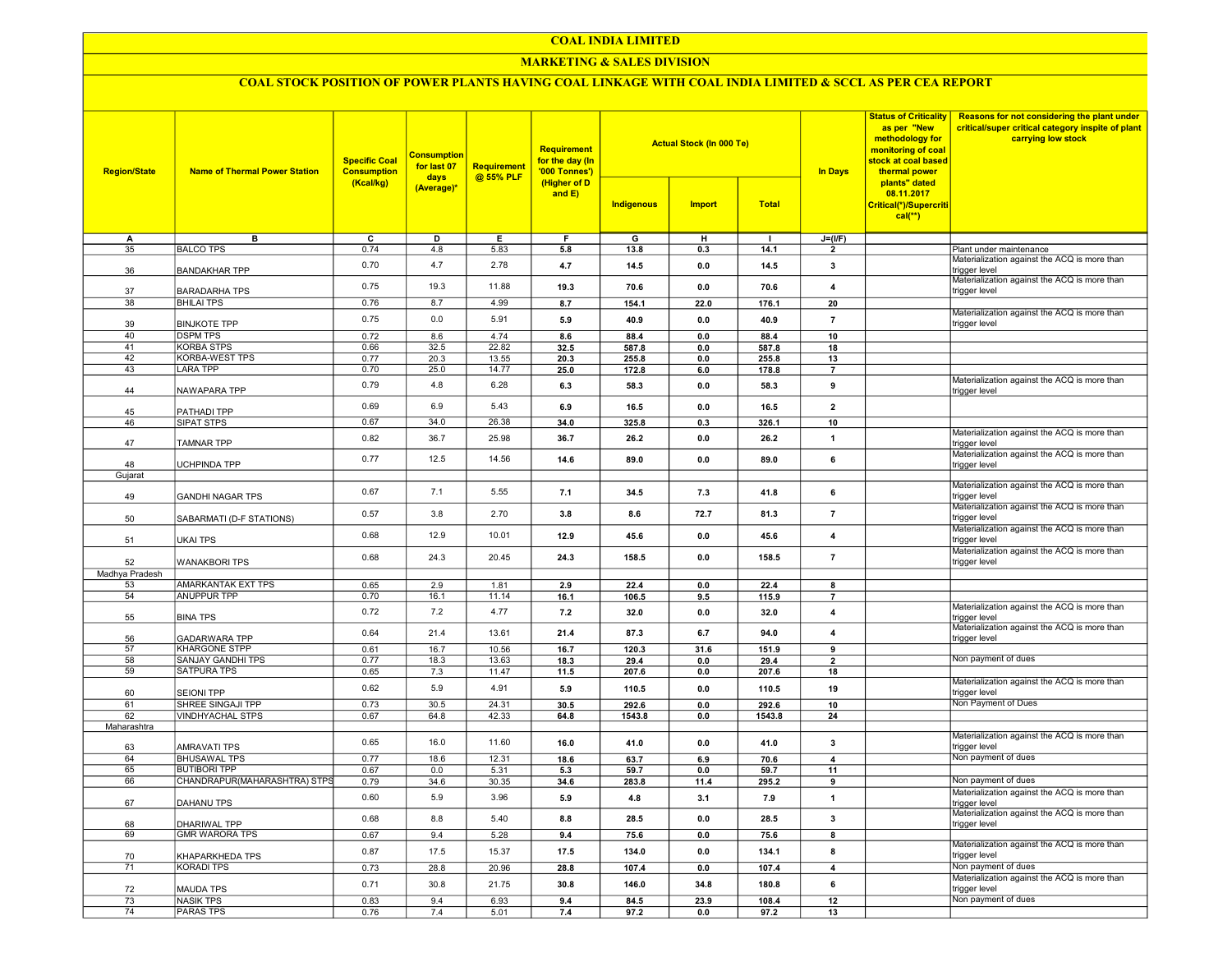## COAL INDIA LIMITED

## **MARKETING & SALES DIVISION**

# COAL STOCK POSITION OF POWER PLANTS HAVING COAL LINKAGE WITH COAL INDIA LIMITED & SCCL AS PER CEA REPORT

| <b>Region/State</b>                    | <b>Name of Thermal Power Station</b> | <b>Specific Coal</b><br><b>Consumption</b><br>(Kcal/kg) | <b>Consumption</b><br>for last 07<br>days<br>(Average)* | Requirement<br>@ 55% PLF | <b>Requirement</b><br>for the day (In<br>'000 Tonnes')<br>(Higher of D |            | <b>Actual Stock (In 000 Te)</b> |              | <b>Status of Criticality</b><br>as per "New<br>methodology for<br>monitoring of coal<br>stock at coal based<br><b>In Days</b><br>thermal power<br>plants" dated | Reasons for not considering the plant under<br>critical/super critical category inspite of plant<br>carrying low stock |                                                               |
|----------------------------------------|--------------------------------------|---------------------------------------------------------|---------------------------------------------------------|--------------------------|------------------------------------------------------------------------|------------|---------------------------------|--------------|-----------------------------------------------------------------------------------------------------------------------------------------------------------------|------------------------------------------------------------------------------------------------------------------------|---------------------------------------------------------------|
|                                        |                                      |                                                         |                                                         |                          | and E)                                                                 | Indigenous | <b>Import</b>                   | <b>Total</b> |                                                                                                                                                                 | 08.11.2017<br>Critical(*)/Supercriti<br>$cal(**)$                                                                      |                                                               |
| A                                      | в                                    | C                                                       | D                                                       | Е.                       | F.                                                                     | G          | н                               | $\mathbf{I}$ | $J=(I/F)$                                                                                                                                                       |                                                                                                                        |                                                               |
| 75                                     | <b>PARLITPS</b>                      | 0.67                                                    | 9.1                                                     | 6.60                     | 9.1                                                                    | 71.7       | 0.0                             | 71.7         | 8                                                                                                                                                               |                                                                                                                        |                                                               |
| 76                                     | <b>SOLAPUR STPS</b>                  | 0.62                                                    | 10.1                                                    | 10.88                    | 10.9                                                                   | 157.8      | 67.3                            | 225.1        | 21                                                                                                                                                              |                                                                                                                        |                                                               |
| 77                                     | <b>TIRORA TPS</b>                    | 0.66                                                    | 45.7                                                    | 28.54                    | 45.7                                                                   | 167.4      | 0.0                             | 167.4        | $\overline{4}$                                                                                                                                                  |                                                                                                                        | Materialization against the ACQ is more than<br>trigger level |
| 78                                     | WARDHA WARORA TPP                    | 0.65                                                    | 5.4                                                     | 4.60                     | 5.4                                                                    | 146.3      | 0.0                             | 146.3        | 27                                                                                                                                                              |                                                                                                                        |                                                               |
| <b>Total of Western Region</b>         |                                      |                                                         |                                                         |                          |                                                                        |            |                                 |              |                                                                                                                                                                 | 0                                                                                                                      |                                                               |
| Southern                               |                                      |                                                         |                                                         |                          |                                                                        |            |                                 |              |                                                                                                                                                                 |                                                                                                                        |                                                               |
| Andhra Pradesh                         |                                      |                                                         |                                                         |                          |                                                                        |            |                                 |              |                                                                                                                                                                 |                                                                                                                        |                                                               |
| 79                                     | DAMODARAM SANJEEVAIAH TPS            | 0.64                                                    | 6.7                                                     | 13.52                    | 13.5                                                                   | 356.5      | 0.0                             | 356.5        | 26                                                                                                                                                              |                                                                                                                        |                                                               |
| 80                                     | Dr. N.TATA RAO TPS                   | 0.80                                                    | 25.4                                                    | 18.48                    | 25.4                                                                   | 110.4      | 0.0                             | 110.4        | 4                                                                                                                                                               |                                                                                                                        | Materialization against the ACQ is more than<br>trigger level |
| 81                                     | PAINAMPURAM TPP                      | 0.61                                                    | 9.9                                                     | 10.55                    | 10.6                                                                   | 81.8       | 140.7                           | 222.5        | 21                                                                                                                                                              |                                                                                                                        | Materialization against the ACQ is more than<br>trigger level |
| 82                                     | RAYALASEEMA TPS                      | 0.75                                                    | 22.4                                                    | 16.34                    | 22.4                                                                   | 9.2        | 0.0                             | 9.2          | $\mathbf 0$                                                                                                                                                     |                                                                                                                        | Materialization against the ACQ is more than<br>trigger level |
| 83                                     | <b>SIMHADRI</b>                      | 0.77                                                    | 22.6                                                    | 20.40                    | 22.6                                                                   | 395.5      | 184.4                           | 579.9        | 26                                                                                                                                                              |                                                                                                                        |                                                               |
| 84                                     | <b>SGPL TPP</b>                      | 0.55                                                    | 14.0                                                    | 9.56                     | 14.0                                                                   | $1.2$      | 239.7                           | 240.9        | 17                                                                                                                                                              |                                                                                                                        | Materialization against the ACQ is more than<br>trigger level |
| 85                                     | <b>VIZAG TPP</b>                     | 0.75                                                    | 12.9                                                    | 10.23                    | 12.9                                                                   | 56.4       | 0.0                             | 56.4         | $\overline{\mathbf{4}}$                                                                                                                                         |                                                                                                                        | Less Supply of rakes from Railways                            |
| Karnataka                              |                                      |                                                         |                                                         |                          |                                                                        |            |                                 |              |                                                                                                                                                                 |                                                                                                                        |                                                               |
| 86                                     | <b>BELLARY TPS</b>                   | 0.66                                                    | 15.1                                                    | 14.82                    | 15.1                                                                   | 112.5      | 0.0                             | 112.5        | $\overline{7}$                                                                                                                                                  |                                                                                                                        | Materialization against the ACQ is more than<br>trigger level |
| 87                                     | <b>KUDGI STPP</b>                    | 0.59                                                    | 24.8                                                    | 18.81                    | 24.8                                                                   | 188.2      | 3.3                             | 191.5        | 8                                                                                                                                                               |                                                                                                                        |                                                               |
| 88                                     | <b>RAICHUR TPS</b>                   | 0.71                                                    | 24.5                                                    | 16.05                    | 24.5                                                                   | 24.4       | 0.0                             | 24.4         | $\overline{1}$                                                                                                                                                  |                                                                                                                        | Materialization against the ACQ is more than<br>trigger level |
| 89                                     | YERMARUS TPP                         | 0.61                                                    | 13.7                                                    | 12.91                    | 13.7                                                                   | 79.8       | 0.0                             | 79.8         | 6                                                                                                                                                               |                                                                                                                        |                                                               |
| <b>Tamil Nadu</b>                      |                                      |                                                         |                                                         |                          |                                                                        |            |                                 |              |                                                                                                                                                                 |                                                                                                                        |                                                               |
| 90                                     | <b>METTUR TPS</b>                    | 0.81                                                    | 11.3                                                    | 8.97                     | 11.3                                                                   | 145.1      | 0.0                             | 145.1        | 13                                                                                                                                                              |                                                                                                                        |                                                               |
| 91                                     | <b>METTUR TPS - II</b>               | 0.78                                                    | 7.2                                                     | 6.20                     | 7.2                                                                    | 57.8       | 0.0                             | 57.8         | 8                                                                                                                                                               |                                                                                                                        | Materialization against the ACQ is more than<br>trigger level |
| 92                                     | NORTH CHENNAI TPS                    | 0.96                                                    | 17.9                                                    | 23.11                    | 23.1                                                                   | 200.9      | 44.6                            | 245.5        | 11                                                                                                                                                              |                                                                                                                        | Materialization against the ACQ is more than<br>trigger level |
| 93                                     | <b>TUTICORIN TPS</b>                 | 0.93                                                    | 14.1                                                    | 12.84                    | 14.1                                                                   | 56.6       | 0.0                             | 56.6         | 4                                                                                                                                                               |                                                                                                                        | Materialization against the ACQ is more than<br>trigger level |
| 94                                     | <b>VALLUR TPP</b>                    | 0.75                                                    | 25.6                                                    | 14.94                    | 25.6                                                                   | 172.2      | 0.0                             | 172.2        | $\overline{7}$                                                                                                                                                  |                                                                                                                        |                                                               |
| Telangana                              |                                      |                                                         |                                                         |                          |                                                                        |            |                                 |              |                                                                                                                                                                 |                                                                                                                        |                                                               |
| 95                                     | <b>BHADRADRI TPP</b>                 | 0.60                                                    | 10.3                                                    | 8.55                     | 10.3                                                                   | 148.7      | 0.0                             | 148.7        | 14                                                                                                                                                              |                                                                                                                        |                                                               |
| 96                                     | <b>KAKATIYA TPS</b>                  | 0.58                                                    | 7.9                                                     | 8.38                     | 8.4                                                                    | 282.8      | 0.0                             | 282.8        | 34                                                                                                                                                              |                                                                                                                        |                                                               |
| 97                                     | KOTHAGUDEM TPS (NEW)                 | 0.66                                                    | 12.0                                                    | 8.72                     | 12.0                                                                   | 166.5      | 0.0                             | 166.5        | 14                                                                                                                                                              |                                                                                                                        |                                                               |
| 98                                     | KOTHAGUDEM TPS (STAGE-7)             | 0.50                                                    | 8.5                                                     | 5.24                     | 8.5                                                                    | 67.7       | 0.0                             | 67.7         | 8                                                                                                                                                               |                                                                                                                        |                                                               |
| 99                                     | RAMAGUNDEM STPS                      | 0.62                                                    | 34.0                                                    | 21.26                    | 34.0                                                                   | 88.4       | 46.5                            | 134.9        | $\overline{4}$                                                                                                                                                  |                                                                                                                        |                                                               |
| 100                                    | RAMAGUNDEM-B TPS                     | 0.75                                                    | 0.8<br>13.6                                             | 0.62                     | 0.8                                                                    | 10.9       | 0.0                             | 10.9         | 13                                                                                                                                                              |                                                                                                                        |                                                               |
| 101<br><b>Total of Southern Region</b> | SINGARENI TPP                        | 0.58                                                    |                                                         | 9.16                     | 13.6                                                                   | 102.7      | 0.0                             | 102.7        | 8                                                                                                                                                               | 0                                                                                                                      |                                                               |
| Eastern                                |                                      |                                                         |                                                         |                          |                                                                        |            |                                 |              |                                                                                                                                                                 |                                                                                                                        |                                                               |
| Bihar                                  |                                      |                                                         |                                                         |                          |                                                                        |            |                                 |              |                                                                                                                                                                 |                                                                                                                        |                                                               |
| 102                                    | <b>BARAUNI TPS</b>                   | 0.63                                                    | 7.2                                                     | 5.93                     | 7.2                                                                    | 67.8       | 0.0                             | 67.8         | 9                                                                                                                                                               |                                                                                                                        |                                                               |
| 103                                    | <b>BARH I</b>                        | 0.56                                                    | 8.1                                                     | 4.87                     | 8.1                                                                    | 67.0       | 1.1                             | 68.1         | 8                                                                                                                                                               |                                                                                                                        |                                                               |
| 104                                    | <b>BARH II</b>                       | 0.66                                                    | 16.1                                                    | 11.43                    | 16.1                                                                   | 134.0      | 2.3                             | 136.3        | 8                                                                                                                                                               |                                                                                                                        |                                                               |
| 105                                    | KAHALGAON TPS                        | 0.75                                                    | 33.1                                                    | 23.08                    | 33.1                                                                   | 285.7      | 5.7                             | 291.4        | 9                                                                                                                                                               |                                                                                                                        |                                                               |
| 106                                    | MUZAFFARPUR TPS                      | 0.73                                                    | 6.0                                                     | 3.73                     | 6.0                                                                    | 23.3       | 0.0                             | 23.3         | 4                                                                                                                                                               |                                                                                                                        | Materialization against the ACQ is more than<br>trigger level |
| 107                                    | NABINAGAR STPP                       | 0.61                                                    | 17.3                                                    | 15.90                    | 17.3                                                                   | 99.2       | 18.6                            | 117.8        | $\overline{7}$                                                                                                                                                  |                                                                                                                        |                                                               |
| 108                                    | NABINAGAR TPP                        | 0.69                                                    | 15.9                                                    | 9.16                     | 15.9                                                                   | 63.0       | 0.0                             | 63.0         | $\overline{\mathbf{4}}$                                                                                                                                         |                                                                                                                        | Materialization against the ACQ is more than<br>trigger level |
| Jharkhand                              |                                      |                                                         |                                                         |                          |                                                                        |            |                                 |              |                                                                                                                                                                 |                                                                                                                        |                                                               |
| 109                                    | BOKARO TPS 'A' EXP                   | 0.58                                                    | 6.4                                                     | 3.81                     | 6.4                                                                    | 69.9       | 0.0                             | 69.9         | 11                                                                                                                                                              |                                                                                                                        |                                                               |
| 110                                    | CHANDRAPURA(DVC) TPS                 | 0.62                                                    | 4.3                                                     | 4.07                     | 4.3                                                                    | 139.5      | 55.4                            | 194.9        | 45                                                                                                                                                              |                                                                                                                        |                                                               |
| 111                                    | JOJOBERA TPS                         | 0.67                                                    | 3.6                                                     | 2.13                     | 3.6                                                                    | 73.4       | 0.0                             | 73.4         | 21                                                                                                                                                              |                                                                                                                        |                                                               |
| 112                                    | KODARMA TPP                          | 0.62                                                    | 14.3                                                    | 8.19                     | 14.3                                                                   | 63.0       | 27.2                            | 90.3         | 6                                                                                                                                                               |                                                                                                                        |                                                               |
| 113                                    | MAHADEV PRASAD STPP                  | 0.68                                                    | 6.9                                                     | 4.85                     | 6.9                                                                    | 54.0       | 0.0                             | 54.0         | 8                                                                                                                                                               |                                                                                                                        | Materialization against the ACQ is more than<br>trigger level |
| 114                                    | MAITHON RB TPP                       | 0.61                                                    | 13.1                                                    | 8.47                     | 13.1                                                                   | 259.8      | 0.0                             | 259.8        | 20                                                                                                                                                              |                                                                                                                        |                                                               |